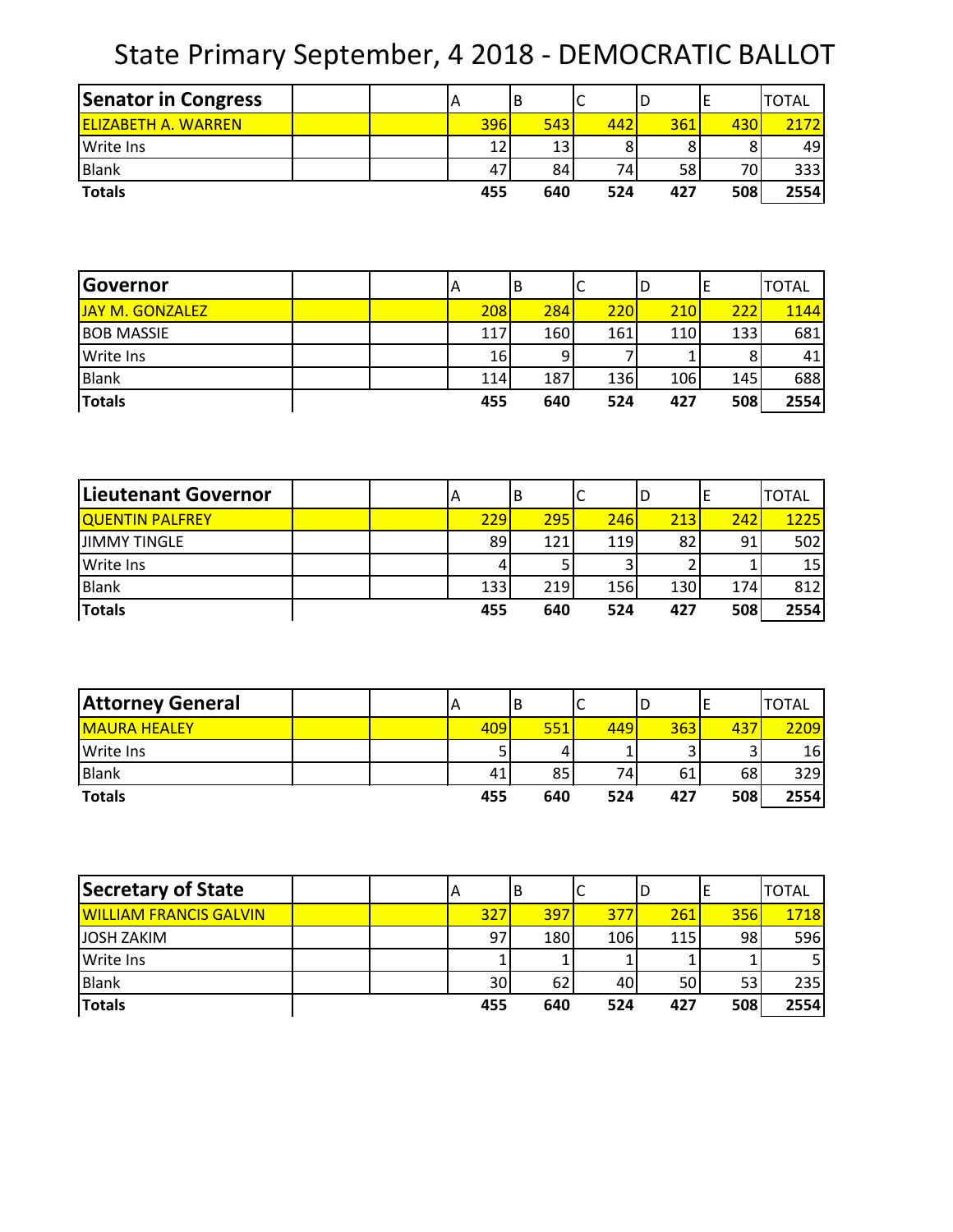State Primary September, 4 2018 - DEMOCRATIC BALLOT

| <b>Treasurer</b>           |  | A   | ΙB  | ◡   | υ   | ட   | <b>TOTAL</b>   |
|----------------------------|--|-----|-----|-----|-----|-----|----------------|
| <b>DEBORAH B. GOLDBERG</b> |  | 372 | 497 | 404 | 320 | 378 | 1971           |
| Write Ins                  |  |     |     |     |     |     | 8 <sup>1</sup> |
| <b>Blank</b>               |  | 81  | 139 | 120 | 107 | 128 | 575            |
| <b>Totals</b>              |  | 455 | 640 | 524 | 427 | 508 | 2554           |

| <b>Auditor</b>         |  |     | ΙB  | ◡   | ∣∪  |     | <b>TOTAL</b> |
|------------------------|--|-----|-----|-----|-----|-----|--------------|
| <b>SUZANNE M. BUMP</b> |  | 387 | 496 | 404 | 327 | 376 | <b>1990</b>  |
| <b>Write Ins</b>       |  |     |     |     |     | 4   | 10           |
| Blank                  |  | 67  | 142 | 119 | 98  | 128 | 554          |
| <b>Totals</b>          |  | 455 | 640 | 524 | 427 | 508 | 2554         |

| <b>Representative in Congress</b> |  | A   | В   | ◡   | ID   |                 | <b>TOTAL</b>    |
|-----------------------------------|--|-----|-----|-----|------|-----------------|-----------------|
| <b>RICHARD E. NEAL</b>            |  | 298 | 412 | 362 | 242  | 328             | 1642            |
| TAHIRAH AMATUL-WADUD              |  | 143 | 205 | 145 | 173I | 160             | 826             |
| <b>Write Ins</b>                  |  |     |     |     |      |                 | 10 <sup>1</sup> |
| <b>Blank</b>                      |  | 12  | 18  | 17  | 10   | 19 <sup>1</sup> | 76              |
| <b>Totals</b>                     |  | 455 | 640 | 524 | 427  | 508             | 2554            |

| <b>Councillor</b>     |  | ΙA     | ΙB  | ֊   | ΙC         |     | <b>TOTAL</b> |
|-----------------------|--|--------|-----|-----|------------|-----|--------------|
| <b>MARY E. HURLEY</b> |  | 387    | 502 | 430 | <b>330</b> | 389 | 2038         |
| Write Ins             |  | ◠<br>ر |     | ⌒   |            |     | 12           |
| <b>Blank</b>          |  | 65     | 135 | 92  | 94         | 118 | 504          |
| <b>Totals</b>         |  | 455    | 640 | 524 | 427        | 508 | 2554         |

| <b>Senator in General Court</b> | ΙA  | ΙB  |     | ID  |     | <b>TOTAL</b> |
|---------------------------------|-----|-----|-----|-----|-----|--------------|
| <b>CHELSEA S. KLINE</b>         | 285 | 293 | 320 | 168 | 273 | 1339         |
| Write In - JO COMERFORD         | 73  | 192 | 90  | 150 | 119 | 624          |
| Write In - STEVEN CONNOR        | 6   |     |     |     |     | 32           |
| Write In - RYAN O'DONNELL       | 40  | 52  | 20  | 31  | 19  | 162          |
| <b>Write Ins</b>                |     |     |     |     |     |              |
| <b>Blank</b>                    | 50  | 97  | 85  | 70) | 88  | 390          |
| <b>Totals</b>                   | 455 | 640 | 524 | 427 | 508 | 2554         |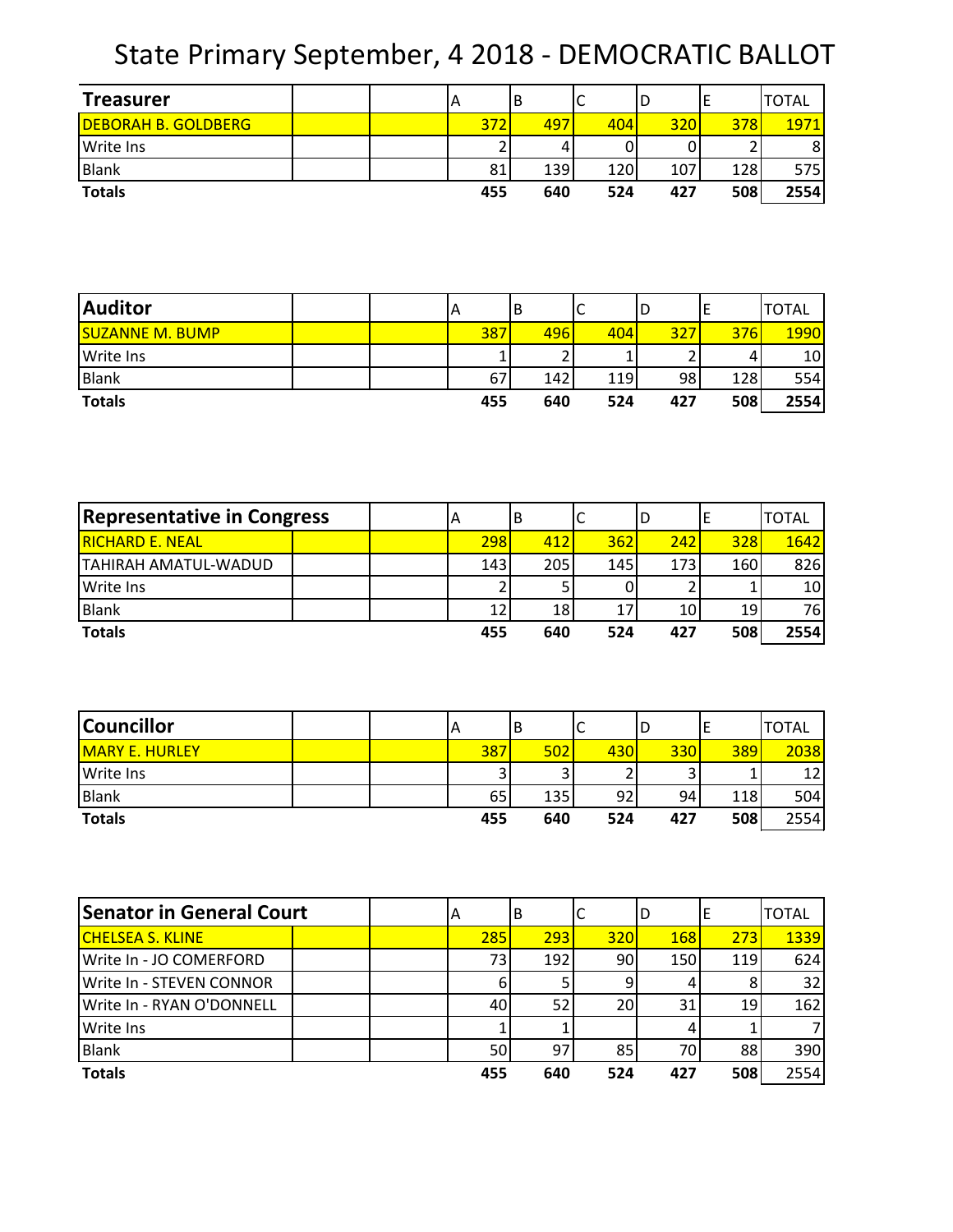## State Primary September, 4 2018 - DEMOCRATIC BALLOT

| <b>Representative in General Court</b> | A   | В          |     | ΙD  |     | <b>TOTAL</b> |
|----------------------------------------|-----|------------|-----|-----|-----|--------------|
| DANIEL R. CAREY                        | 157 | 172        | 162 |     | 136 | 700          |
| <b>JOHN R. HINE</b>                    | 213 | 283        | 280 | 214 | 255 | 1245         |
| P. MARIE McCOURT                       | 69  | <b>159</b> | 67  | 127 | 90  | 512          |
| <b>Write Ins</b>                       |     |            |     |     |     | 12           |
| <b>Blank</b>                           | 15  | 22         | 13  |     | 23  | 85           |
| <b>Totals</b>                          | 455 | 640        | 524 | 427 | 508 | 2554         |

| <b>District Attorney</b> |  | IΑ  | ΙB         | ╭<br>╰ | 'D  |     | <b>TOTAL</b> |
|--------------------------|--|-----|------------|--------|-----|-----|--------------|
| DAVID E. SULLIVAN        |  | 395 | <b>526</b> | 426    | 324 | 388 | 2059         |
| <b>Write Ins</b>         |  |     |            |        |     |     |              |
| <b>Blank</b>             |  | 59  | 113        | 98     | 103 | 120 | 493          |
| <b>Totals</b>            |  | 455 | 640        | 524    | 427 | 508 | 2554         |

| <b>Clerk of Courts</b>          |  | A   | B   | ◡   | ۱D   |     | <b>TOTAL</b> |
|---------------------------------|--|-----|-----|-----|------|-----|--------------|
| <b>HARRY J. JEKANOWSKI, JR.</b> |  | 371 | 504 | 403 | 307  | 359 | 1944         |
| <b>Write Ins</b>                |  | 0   |     |     |      |     |              |
| <b>Blank</b>                    |  | 84  | 134 | 121 | 120l | 146 | 605          |
| <b>Totals</b>                   |  | 455 | 640 | 524 | 427  | 508 | 2554         |

| <b>Register of Deeds</b> |  | ΙA  | B   | ֊   | ID  |     | <b>TOTAL</b> |
|--------------------------|--|-----|-----|-----|-----|-----|--------------|
| <b>MARY K. OLBERDING</b> |  | 371 | 490 | 401 | 309 | 371 | 1942         |
| <b>I</b> Write Ins       |  | ∽   |     |     |     |     |              |
| Blank                    |  | 82  | 148 | 122 | 118 | 135 | 605          |
| <b>Totals</b>            |  | 455 | 640 | 524 | 427 | 508 | 2554         |

|                           | r |     |     | ∽<br>∼ | ١L                          | . . | <b>OTAL</b> |
|---------------------------|---|-----|-----|--------|-----------------------------|-----|-------------|
| <b>Total Ballots Cast</b> |   | 454 | 640 | 524    | $\sim$ $\sim$ $\sim$<br>447 | 508 | 2554        |

| <b>Total Registered Voters</b> | 11,264 |
|--------------------------------|--------|
| <b>VOTER TURNOUT (%):</b>      | 29%    |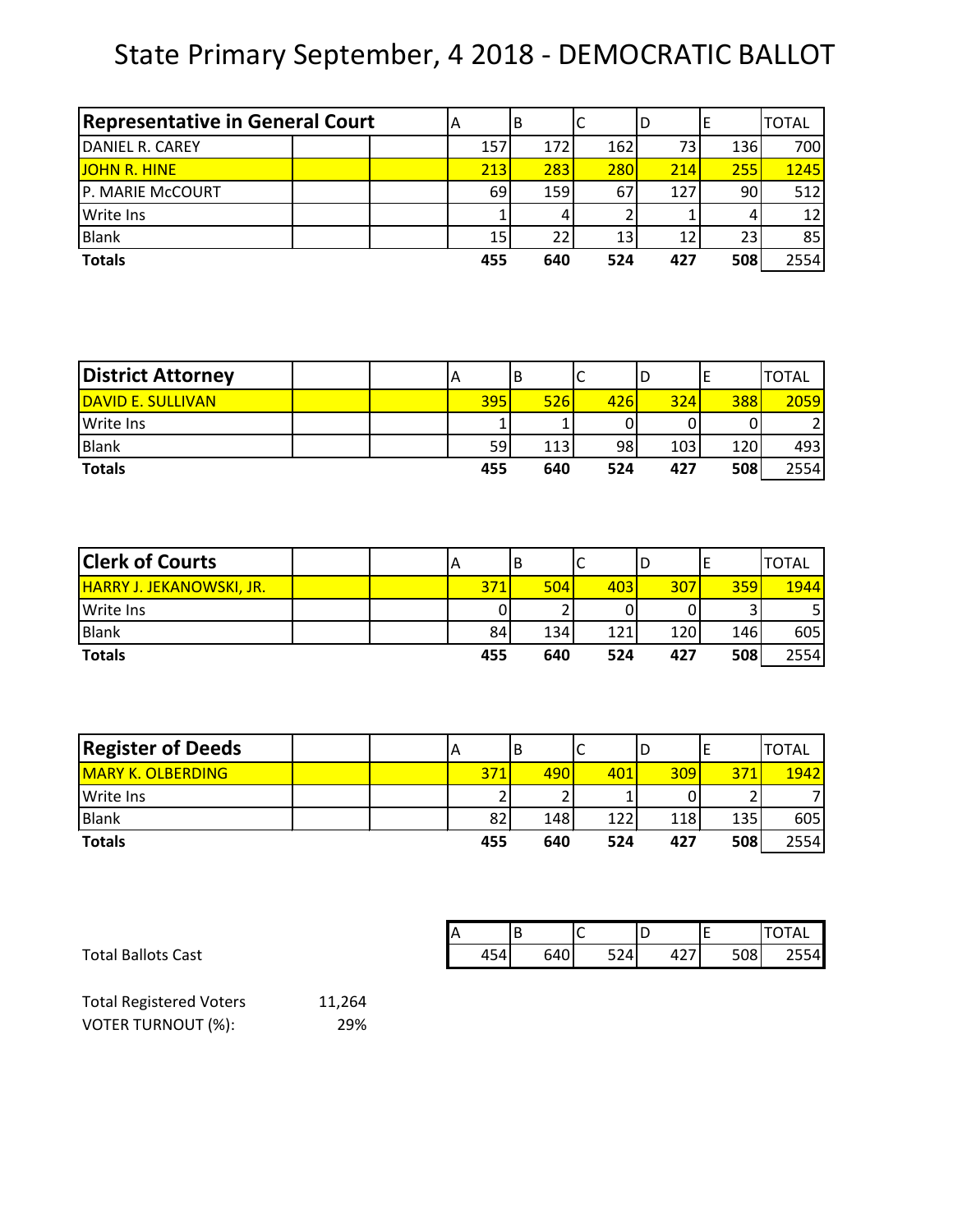## State Primary September, 4 2018 - REPUBLICAN BALLOT

| <b>Senator in Congress</b>  |  | IА  | B   | J   | D  |     | <b>TOTAL</b> |
|-----------------------------|--|-----|-----|-----|----|-----|--------------|
| <b>GEOFF DIEHL</b>          |  | 49  | 55  | 76  | 36 | 86  | 302          |
| <b>JOHN KINGSTON</b>        |  | 33  | 46  | 48  | 30 |     | 208          |
| <b>BETH JOYCE LINDSTROM</b> |  | 10  | 29  | 21  |    | 25. | 96           |
| <b>Write Ins</b>            |  |     |     |     |    |     | 6            |
| <b>Blank</b>                |  |     |     | 11  |    |     | 41           |
| <b>Totals</b>               |  | 102 | 136 | 159 | 83 | 173 | 653          |

| <b>Governor</b>         |  | ΙA  | B   | ֊   | ID |     | <b>TOTAL</b> |
|-------------------------|--|-----|-----|-----|----|-----|--------------|
| <b>CHARLES D. BAKER</b> |  | 69  | 111 | 112 | 56 | 122 | 470I         |
| <b>SCOTT D. LIVELY</b>  |  | 31  | 20  | 44  | 26 | 491 | 170          |
| <b>Write Ins</b>        |  |     |     |     |    |     |              |
| Blank                   |  |     |     |     |    |     | 11           |
| <b>Totals</b>           |  | 102 | 136 | 159 | 83 | 173 | 653          |

| Lieutenant Governor    |  | ΙA  | В          | ֊   | ۱D |            | <b>TOTAL</b> |
|------------------------|--|-----|------------|-----|----|------------|--------------|
| <b>KARYN E. POLITO</b> |  | 80  | <b>119</b> | 129 | 66 | <b>136</b> | <b>530</b>   |
| <b>Write Ins</b>       |  |     |            |     |    |            |              |
| <b>Blank</b>           |  | 21  | 17         | 30  |    | 35         | 120          |
| <b>Totals</b>          |  | 102 | 136        | 159 | 83 | 173        | 653          |

| <b>Attorney General</b> | ΙA  | В   |     | ΙU |     | <b>TOTAL</b> |
|-------------------------|-----|-----|-----|----|-----|--------------|
| JAMES R. McMAHON, III   | 47  | 65  | 78  | 34 | 88  | 312          |
| DANIEL L. SHORES        | 39  | 38  | 49  | 31 | 49  | 206          |
| <b>Write Ins</b>        |     |     |     |    |     |              |
| <b>Blank</b>            | 15  | 33  | 32  | 18 | 35  | 133          |
| <b>Totals</b>           | 102 | 136 | 159 | 83 | 173 | 653          |

| Secretary of State      |  | IА  | В   | ֊          | ID |     | <b>TOTAL</b> |
|-------------------------|--|-----|-----|------------|----|-----|--------------|
| <b>ANTHONY M. AMORE</b> |  | 72  | 96  | <b>110</b> | 55 | 119 |              |
| <b>Write Ins</b>        |  |     |     |            |    |     |              |
| Blank                   |  | 29  | 40  | 48         | 28 | 53  | 198          |
| <b>Totals</b>           |  | 102 | 136 | 159        | 83 | 173 | 653          |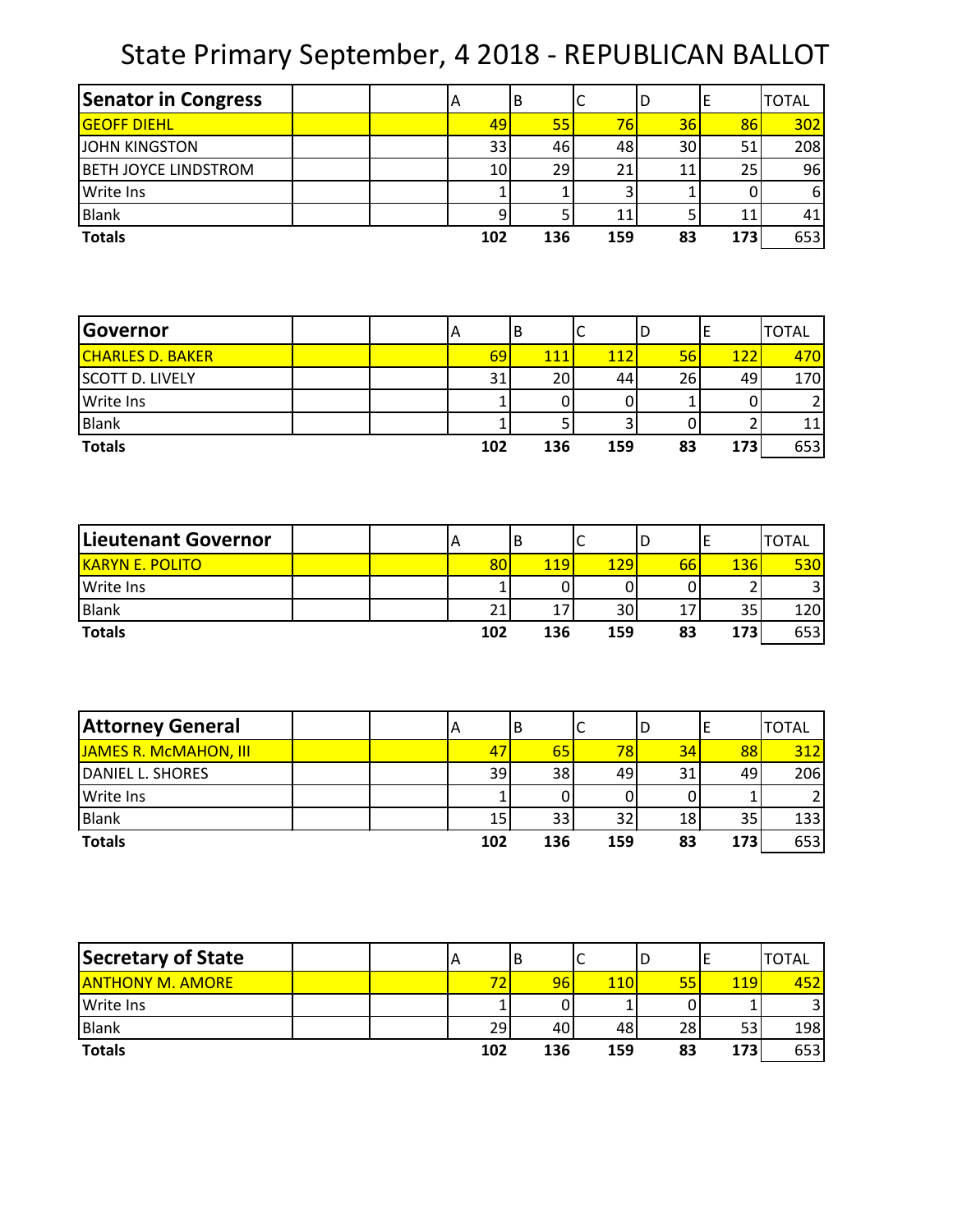State Primary September, 4 2018 - REPUBLICAN BALLOT

| <b>Treasurer</b>                       | A              |                | B |                | $\mathsf{C}$ |     | D  |                | E              | <b>TOTAL</b>    |
|----------------------------------------|----------------|----------------|---|----------------|--------------|-----|----|----------------|----------------|-----------------|
| <b>KEIKO M. ORRALL</b>                 |                | 68             |   | 92             |              | 105 | 57 |                | <b>110</b>     | 432             |
| Write Ins                              |                | 2              |   | 0              |              | 1   |    | 0              | $\mathbf 1$    | 4               |
| <b>Blank</b>                           |                | 32             |   | 44             |              | 53  | 26 |                | 62             | 217             |
| <b>Totals</b>                          |                | 102            |   | 136            |              | 159 | 83 |                | 173            | 653             |
|                                        |                |                |   |                |              |     |    |                |                |                 |
|                                        |                |                |   |                |              |     |    |                |                |                 |
|                                        |                |                |   |                |              |     |    |                |                |                 |
| <b>Auditor</b>                         | A              |                | B |                | $\mathsf{C}$ |     | D  |                | E              | <b>TOTAL</b>    |
| <b>HELEN BRADY</b>                     |                | 67             |   | 89             |              | 103 | 54 |                | 107            | 420             |
| Write Ins                              |                | $\overline{2}$ |   | $\mathbf 0$    |              | 3   |    | 0              | $\mathbf 0$    | 5               |
| <b>Blank</b>                           |                | 33             |   | 47             |              | 53  | 29 |                | 66             | 228             |
| <b>Totals</b>                          |                | 102            |   | 136            |              | 159 | 83 |                | 173            | 653             |
|                                        |                |                |   |                |              |     |    |                |                |                 |
|                                        |                |                |   |                |              |     |    |                |                |                 |
| <b>Representative in Congress</b>      | A              |                | B |                | $\mathsf C$  |     | D  |                | $\mathsf E$    | <b>TOTAL</b>    |
| Write Ins                              |                | 13             |   | 11             |              | 20  | 11 |                | 15             | 70              |
| <b>Blank</b>                           |                | 89             |   | 125            |              | 139 | 72 |                | 158            | 583             |
| <b>Totals</b>                          |                | 102            |   | 136            |              | 159 | 83 |                | 173            | 653             |
|                                        |                |                |   |                |              |     |    |                |                |                 |
|                                        |                |                |   |                |              |     |    |                |                |                 |
| <b>Councillor</b>                      | A              |                | B |                | $\mathsf C$  |     | D  |                | E              | <b>TOTAL</b>    |
| Write Ins                              |                | 7              |   | 6 <sup>1</sup> |              | 13  |    | 6              | 12             | 44              |
| <b>Blank</b>                           |                | 95             |   | 130            |              | 146 | 77 |                | 161            | 609             |
| <b>Totals</b>                          |                | 102            |   | 136            |              | 159 | 83 |                | 173            | 653             |
|                                        |                |                |   |                |              |     |    |                |                |                 |
|                                        |                |                |   |                |              |     |    |                |                |                 |
| <b>Senator in General Court</b>        | A              |                | B |                | $\mathsf{C}$ |     | D  |                | E              | <b>TOTAL</b>    |
| Write Ins                              |                | 8              |   | 9              |              | 22  |    | 8              | 19             | 66              |
| <b>Blank</b>                           |                | 94             |   | 127            |              | 137 | 75 |                | 154            | 587             |
| <b>Totals</b>                          |                | 102            |   | 136            |              | 159 | 83 |                | 173            | 653             |
|                                        |                |                |   |                |              |     |    |                |                |                 |
|                                        |                |                |   |                |              |     |    |                |                |                 |
| <b>Representative in General Court</b> | A              |                | B |                | $\mathsf{C}$ |     | D  |                | E              | <b>TOTAL</b>    |
| <b>DONALD PELTIER</b>                  |                | 72             |   | 94             |              | 108 | 58 |                | 121            | 453             |
| Write Ins                              |                | $\mathbf{1}$   |   | $\mathbf 1$    |              | 2   |    | 0              | $\mathbf 0$    | $\vert 4 \vert$ |
| Blank                                  |                | 29             |   | 41             |              | 49  | 25 |                | 52             | 196             |
| <b>Totals</b>                          |                | 102            |   | 136            |              | 159 | 83 |                | 173            | 653             |
|                                        |                |                |   |                |              |     |    |                |                |                 |
|                                        |                |                |   |                |              |     |    |                |                |                 |
| <b>District Attorney</b>               | $\overline{A}$ |                | B |                | $\mathsf C$  |     | D  |                | E              | <b>TOTAL</b>    |
| Write Ins                              |                | $10\,$         |   | 8 <sup>1</sup> |              | 14  |    | $\overline{2}$ | $\overline{7}$ | 41              |
| Blank                                  |                | 92             |   | 128            |              | 145 | 81 |                | 166            | 612             |

**Totals 102 136 159 83 173** 653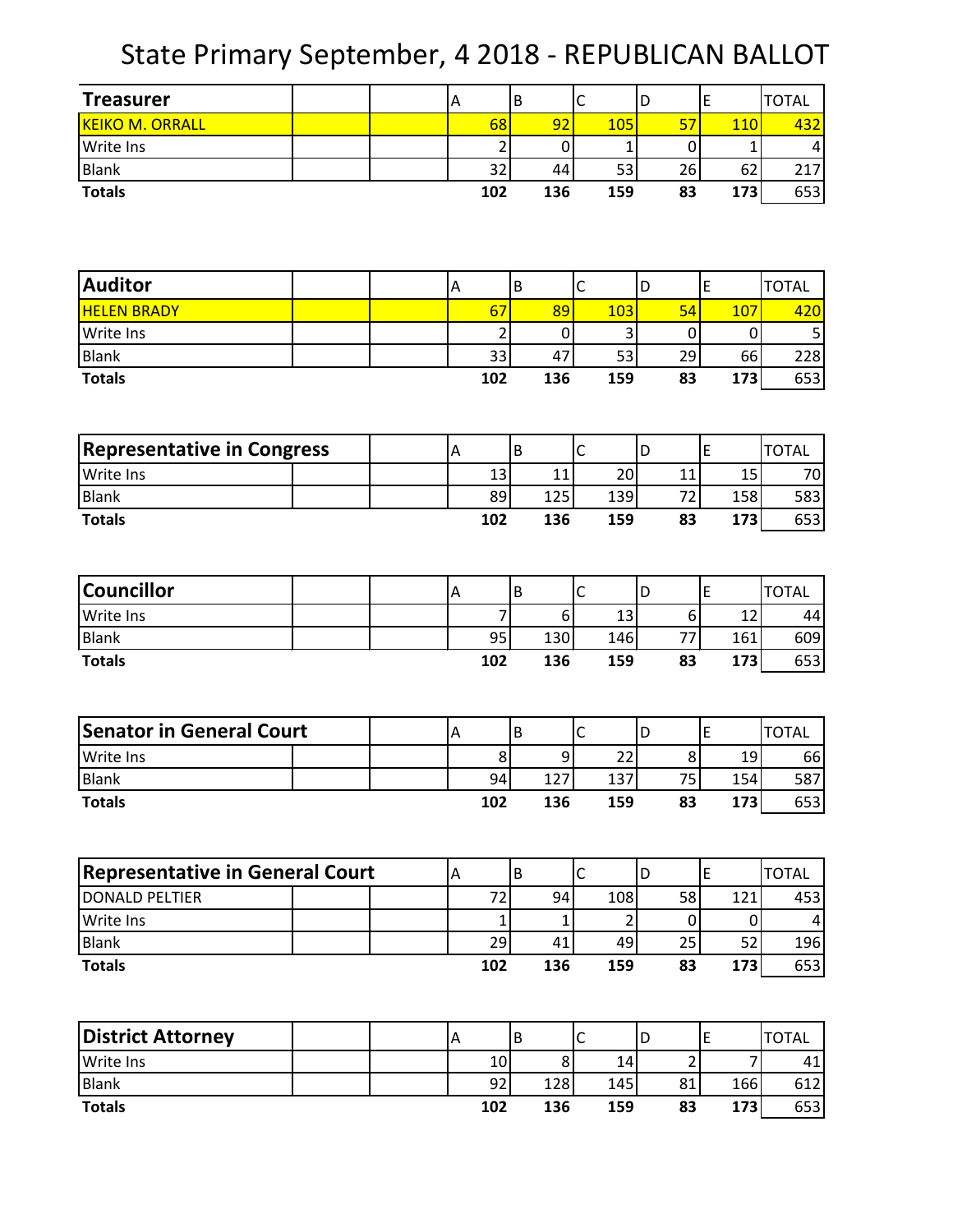## State Primary September, 4 2018 - REPUBLICAN BALLOT

| <b>Clerk of Courts</b> |  |     | B |     |     | ┕  |            | <b>TOTAL</b> |
|------------------------|--|-----|---|-----|-----|----|------------|--------------|
| <b>Write Ins</b>       |  |     |   |     |     |    | ٥          | 35           |
| <b>Blank</b>           |  | 94  |   | 131 | 147 | 81 | 165        | 618          |
| <b>Totals</b>          |  | 102 |   | 136 | 159 | 83 | <b>173</b> | 653          |

| <b>Register of Deeds</b>  |  | IА |     | B |     |     | ID |    |     | <b>TOTAL</b> |
|---------------------------|--|----|-----|---|-----|-----|----|----|-----|--------------|
| Write Ins                 |  |    |     |   |     | 13  |    |    |     | 32           |
| <b>Blank</b>              |  |    | 94  |   | 133 | 146 |    | 82 | 166 | 621          |
| <b>Totals</b>             |  |    | 102 |   | 136 | 159 |    | 83 | 173 | 653          |
|                           |  |    |     |   |     |     |    |    |     |              |
|                           |  | A  |     | В |     |     | ID |    |     | <b>TOTAL</b> |
| <b>Total Ballots Cast</b> |  |    | 102 |   | 136 | 159 |    | 83 | 173 | 653          |

| <b>Total of Registered Voters</b> | 11,264 |
|-----------------------------------|--------|
| VOTER TURNOUT (%):                | 29%    |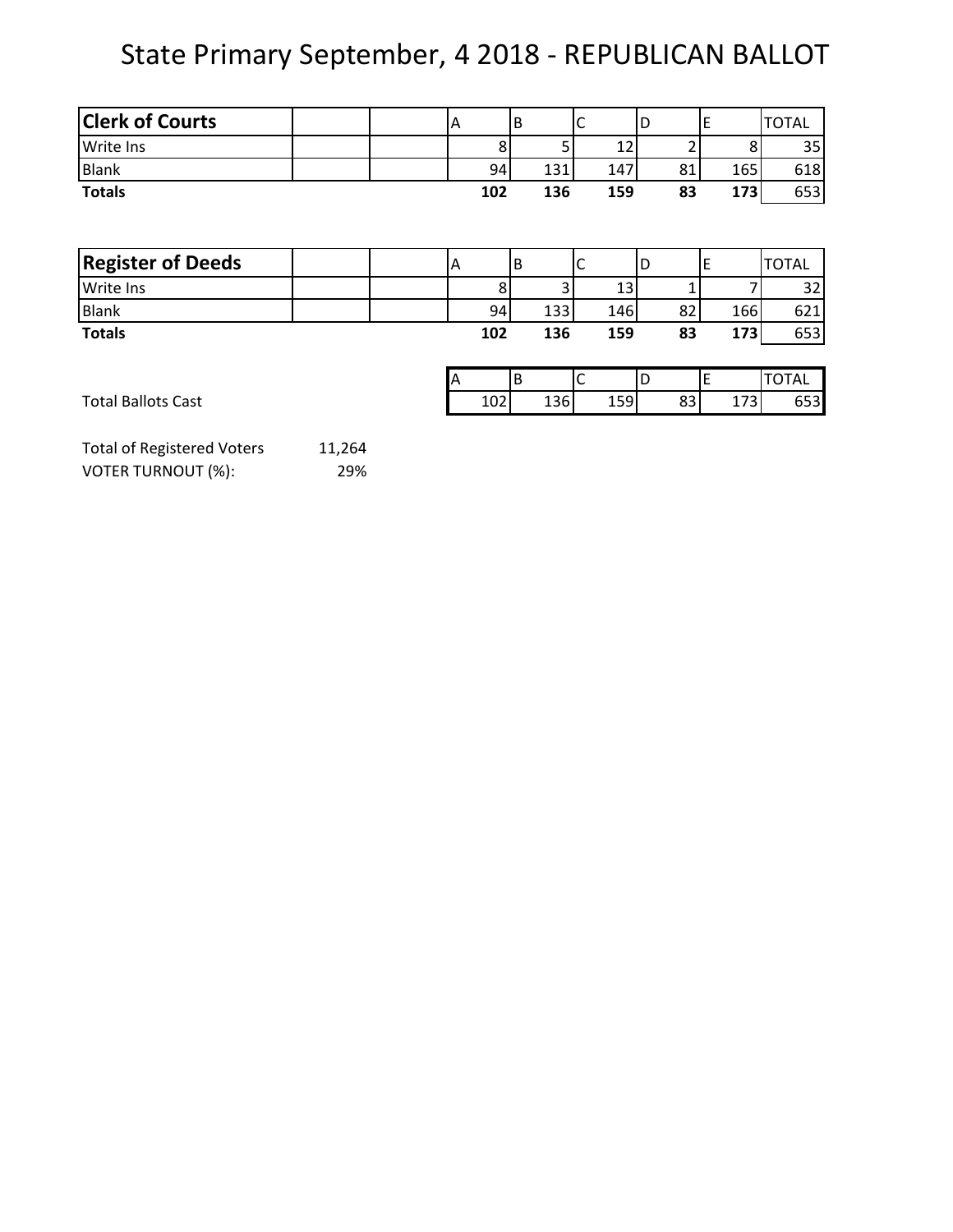State Primary September, 4 2018 - LIBERTARIAN BALLOT

| Senator in Congress        | A                       | $\sf B$                 | C              | D                       | E                              | <b>TOTAL</b>                              |
|----------------------------|-------------------------|-------------------------|----------------|-------------------------|--------------------------------|-------------------------------------------|
| Write Ins                  |                         | $\mathbf{1}$            | $\pmb{0}$      | $\overline{2}$          | $\boldsymbol{0}$               | $\mathbf 1$<br>$\vert 4 \vert$            |
| <b>Blank</b>               |                         | $\overline{c}$          | $\overline{0}$ | $\mathbf 0$             | $\mathbf{O}$                   | $\overline{c}$<br>$\vert 4 \vert$         |
| <b>Total</b>               |                         | 3                       | $\mathbf 0$    | $\overline{\mathbf{2}}$ | $\pmb{0}$                      | $\mathbf{8}$<br>$\overline{\mathbf{3}}$   |
|                            |                         |                         |                |                         |                                |                                           |
|                            |                         |                         |                |                         |                                |                                           |
|                            |                         |                         |                |                         |                                |                                           |
| Governor                   | $\overline{A}$          | $\sf B$                 | $\mathsf C$    | D                       | E                              | <b>TOTAL</b>                              |
| <b>Write Ins</b>           |                         | $\mathbf{1}$            | $\pmb{0}$      | $\overline{c}$          | 0                              | $\mathbf 1$<br>$\vert 4 \vert$            |
| <b>Blank</b>               |                         | $\overline{2}$          | $\overline{0}$ | $\pmb{0}$               | $\overline{0}$                 | $\overline{2}$<br>$\vert 4 \vert$         |
| <b>Total</b>               |                         | 3                       | $\mathbf 0$    | $\overline{\mathbf{2}}$ | $\pmb{0}$                      | $\mathbf{8}$<br>3                         |
|                            |                         |                         |                |                         |                                |                                           |
|                            |                         |                         |                |                         |                                |                                           |
| <b>Lieutenant Governor</b> |                         | B                       | $\mathsf C$    | D                       | E                              | <b>TOTAL</b>                              |
|                            | A                       | $\mathbf 1$             | $\overline{0}$ |                         |                                | $\mathbf 1$                               |
| Write Ins<br><b>Blank</b>  |                         | $\overline{2}$          | $\overline{0}$ | 1<br>$\mathbf{1}$       | $\overline{0}$<br>$\mathbf{O}$ | $\vert 3 \vert$<br>$\overline{c}$         |
| <b>Total</b>               |                         | 3                       | $\mathbf 0$    | $\overline{\mathbf{2}}$ | $\pmb{0}$                      | $\frac{5}{8}$<br>3                        |
|                            |                         |                         |                |                         |                                |                                           |
|                            |                         |                         |                |                         |                                |                                           |
|                            |                         |                         |                |                         |                                |                                           |
| <b>Attorney General</b>    | $\overline{\mathsf{A}}$ | $\sf B$                 | $\mathsf C$    | D                       | E                              | <b>TOTAL</b>                              |
| Write Ins                  |                         | $\mathbf 1$             | $\pmb{0}$      | 1                       | $\boldsymbol{0}$               | $\mathbf 1$<br>$\vert 3 \vert$            |
| Blank                      |                         | $\mathbf 2$             | $\overline{0}$ | 1                       | $\overline{0}$                 | $\overline{5}$<br>$\mathbf 2$             |
| <b>Total</b>               |                         | $\overline{\mathbf{3}}$ | $\mathbf 0$    | $\overline{\mathbf{2}}$ | $\mathbf 0$                    | $\overline{8}$<br>$\overline{\mathbf{3}}$ |
|                            |                         |                         |                |                         |                                |                                           |
|                            |                         |                         |                |                         |                                |                                           |
|                            |                         |                         |                |                         |                                |                                           |
|                            |                         |                         |                |                         |                                |                                           |
| Secretary of State         | ΙA                      | В                       | C              | D                       | E                              | TOTAL                                     |
| Write Ins                  |                         | $\mathbf 1$             | $\overline{0}$ | $\mathbf{1}$            | $\overline{0}$                 | $\vert$ 3<br>$\mathbf{1}$                 |
| <b>Blank</b>               |                         | $\mathbf 2$             | $\overline{0}$ | $\mathbf{1}$            | $\overline{0}$                 | $\mathsf{S}$<br>$\overline{2}$            |
| <b>Total</b>               |                         | 3                       | $\pmb{0}$      | $\overline{\mathbf{2}}$ | $\pmb{0}$                      | $\bf 8$<br>$\vert$ 3                      |
|                            |                         |                         |                |                         |                                |                                           |
| <b>Treasurer</b>           | $\overline{A}$          | $\sf B$                 | $\mathsf C$    | D                       | E                              | <b>TOTAL</b>                              |
| Write Ins                  |                         | $\mathbf 1$             | $\overline{0}$ | $\pmb{0}$               | $\overline{0}$                 | $\mathbf{1}$<br>$\mathbf{2}$              |
| <b>Blank</b>               |                         | $\overline{2}$          | $\overline{0}$ | $\overline{2}$          | $\overline{0}$                 | $\overline{c}$<br>$6 \mid$                |
| <b>Total</b>               |                         | 3                       | $\pmb{0}$      | $\overline{2}$          | $\pmb{0}$                      | $\overline{\mathbf{3}}$<br>$\mathbf{8}$   |
|                            |                         |                         |                |                         |                                |                                           |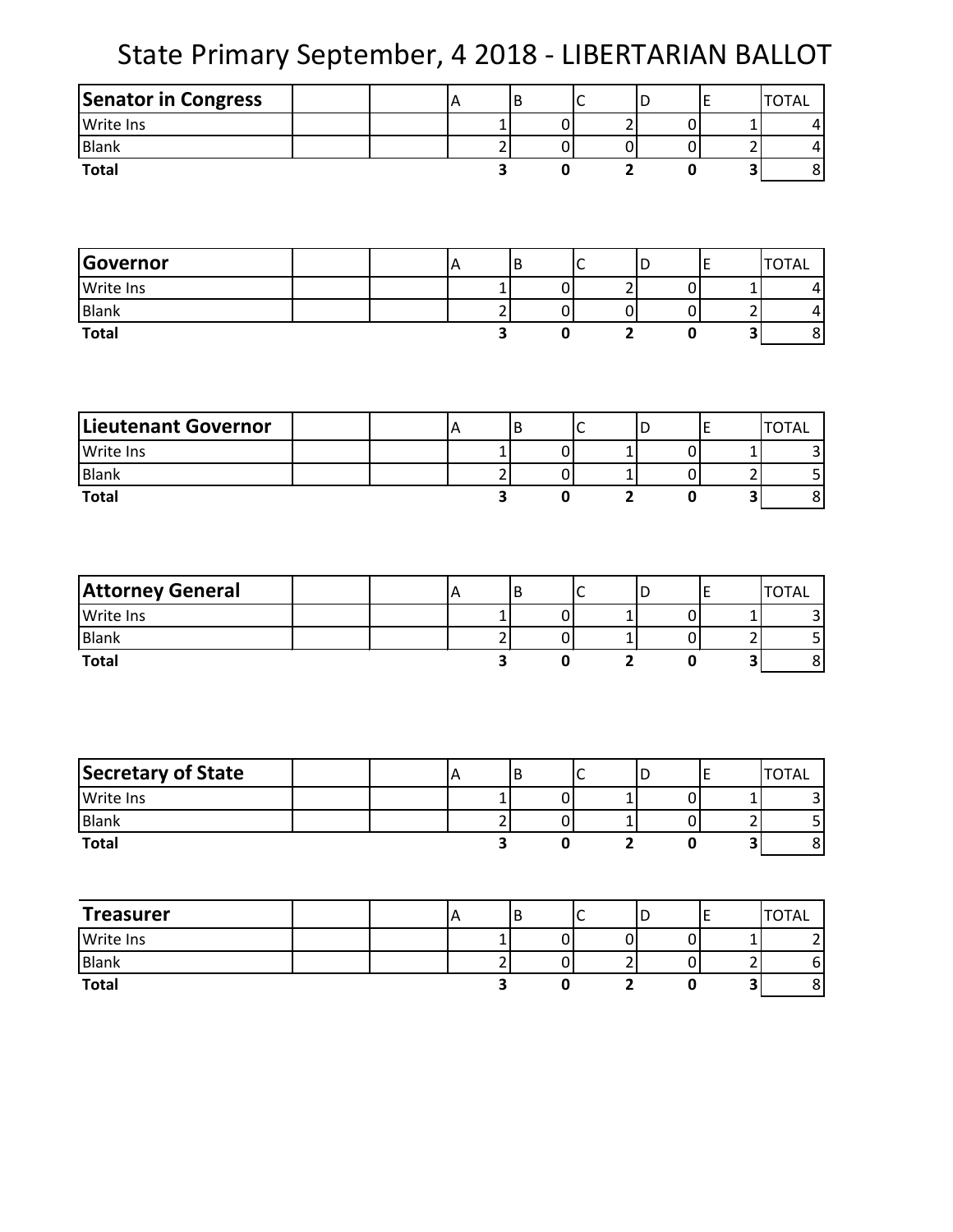State Primary September, 4 2018 - LIBERTARIAN BALLOT

| <b>Auditor</b>                    |  | A | B                       | C              | D                                | E                | <b>TOTAL</b>                                       |
|-----------------------------------|--|---|-------------------------|----------------|----------------------------------|------------------|----------------------------------------------------|
| <b>DANIEL FISHMAN</b>             |  |   | 3                       | $\overline{0}$ | $\overline{1}$                   | $\overline{0}$   | $\overline{2}$<br>6                                |
| Write Ins                         |  |   | $\pmb{0}$               | $\pmb{0}$      | $\pmb{0}$                        | $\boldsymbol{0}$ | $\mathbf{1}$<br>$\mathbf 1$                        |
| <b>Blank</b>                      |  |   | $\pmb{0}$               | $\pmb{0}$      | $\mathbf{1}$                     | $\boldsymbol{0}$ | $\pmb{0}$<br>$\mathbf 1$                           |
| <b>Total</b>                      |  |   | 3                       | $\mathbf 0$    | $\overline{2}$                   | $\pmb{0}$        | $\mathbf{3}$<br>8                                  |
|                                   |  |   |                         |                |                                  |                  |                                                    |
|                                   |  |   |                         |                |                                  |                  |                                                    |
| <b>Representative in Congress</b> |  | A | B                       | $\mathsf{C}$   | D                                | $\mathsf E$      | <b>TOTAL</b>                                       |
| Write Ins                         |  |   | $\mathbf 1$             | $\pmb{0}$      | $\mathbf{1}$                     | 0                | $\overline{2}$<br>4                                |
| <b>Blank</b>                      |  |   | $\mathbf 2$             | $\pmb{0}$      | $\mathbf{1}$                     | $\boldsymbol{0}$ | $\mathbf 1$<br>4                                   |
| <b>Total</b>                      |  |   | $\overline{\mathbf{3}}$ | $\mathbf 0$    | $\overline{2}$                   | $\pmb{0}$        | υ<br>8                                             |
|                                   |  |   |                         |                |                                  |                  |                                                    |
| <b>Councillor</b>                 |  | A | B                       | $\mathsf C$    | D                                | E                | <b>TOTAL</b>                                       |
| Write Ins                         |  |   | $\mathbf{1}$            | $\pmb{0}$      | $\pmb{0}$                        | $\overline{0}$   | $\mathbf 1$<br>$\overline{\mathbf{c}}$             |
| <b>Blank</b>                      |  |   | $\overline{2}$          | $\pmb{0}$      | $\overline{2}$                   | $\overline{0}$   | $\overline{2}$<br>$\boldsymbol{6}$                 |
| <b>Total</b>                      |  |   | $\overline{\mathbf{3}}$ | $\mathbf 0$    | $\overline{2}$                   | $\pmb{0}$        | $\mathbf{8}$<br>$\vert$ 3                          |
|                                   |  |   |                         |                |                                  |                  |                                                    |
| <b>Senator in General Court</b>   |  | A | B                       | $\mathsf{C}$   | D                                | E                | <b>TOTAL</b>                                       |
| Write Ins                         |  |   | $\mathbf 1$             | $\pmb{0}$      | $\pmb{0}$                        | $\boldsymbol{0}$ | $\mathbf 0$<br>$\mathbf{1}$                        |
| <b>Blank</b>                      |  |   | $\mathbf 2$             | $\pmb{0}$      | $\overline{2}$<br>$\overline{2}$ | $\boldsymbol{0}$ | $\overline{\mathbf{3}}$<br>$\overline{7}$          |
| <b>Total</b>                      |  |   | $\overline{\mathbf{3}}$ | $\mathbf 0$    |                                  | $\mathbf 0$      | 8<br>$\mathbf{3}$                                  |
|                                   |  |   |                         |                |                                  |                  |                                                    |
| Representative in General Court   |  | Α | B                       | C              | D                                | E                | <b>TOTAL</b>                                       |
| Write Ins                         |  |   | $\mathbf 1$             | $\overline{0}$ | $\mathbf{1}$                     | 0                | $\overline{2}$<br>4                                |
| <b>Blank</b>                      |  |   | $\overline{c}$          | $\overline{0}$ | $1\vert$                         | 0                | $\mathbf 1$<br>4                                   |
| <b>Total</b>                      |  |   | $\overline{\mathbf{3}}$ | $\pmb{0}$      | $\overline{2}$                   | $\mathbf 0$      | $\boldsymbol{8}$<br>$\vert$                        |
|                                   |  |   |                         |                |                                  |                  |                                                    |
|                                   |  |   |                         |                |                                  |                  |                                                    |
| <b>District Attorney</b>          |  | A | $\sf B$                 | $\mathsf{C}$   | D                                | E                | <b>TOTAL</b>                                       |
| Write Ins                         |  |   | $\mathbf{1}$            | $\pmb{0}$      | $\overline{0}$                   | $\boldsymbol{0}$ | $\pmb{0}$<br>$\mathbf{1}$                          |
| Blank                             |  |   | $\overline{2}$          | $\pmb{0}$      | $\overline{2}$                   | $\overline{0}$   | $\overline{\mathbf{7}}$<br>$\overline{\mathbf{3}}$ |
| <b>Total</b>                      |  |   | $\overline{\mathbf{3}}$ | $\pmb{0}$      | $\overline{2}$                   | $\pmb{0}$        | $\mathbf{8}$<br>$\vert$                            |